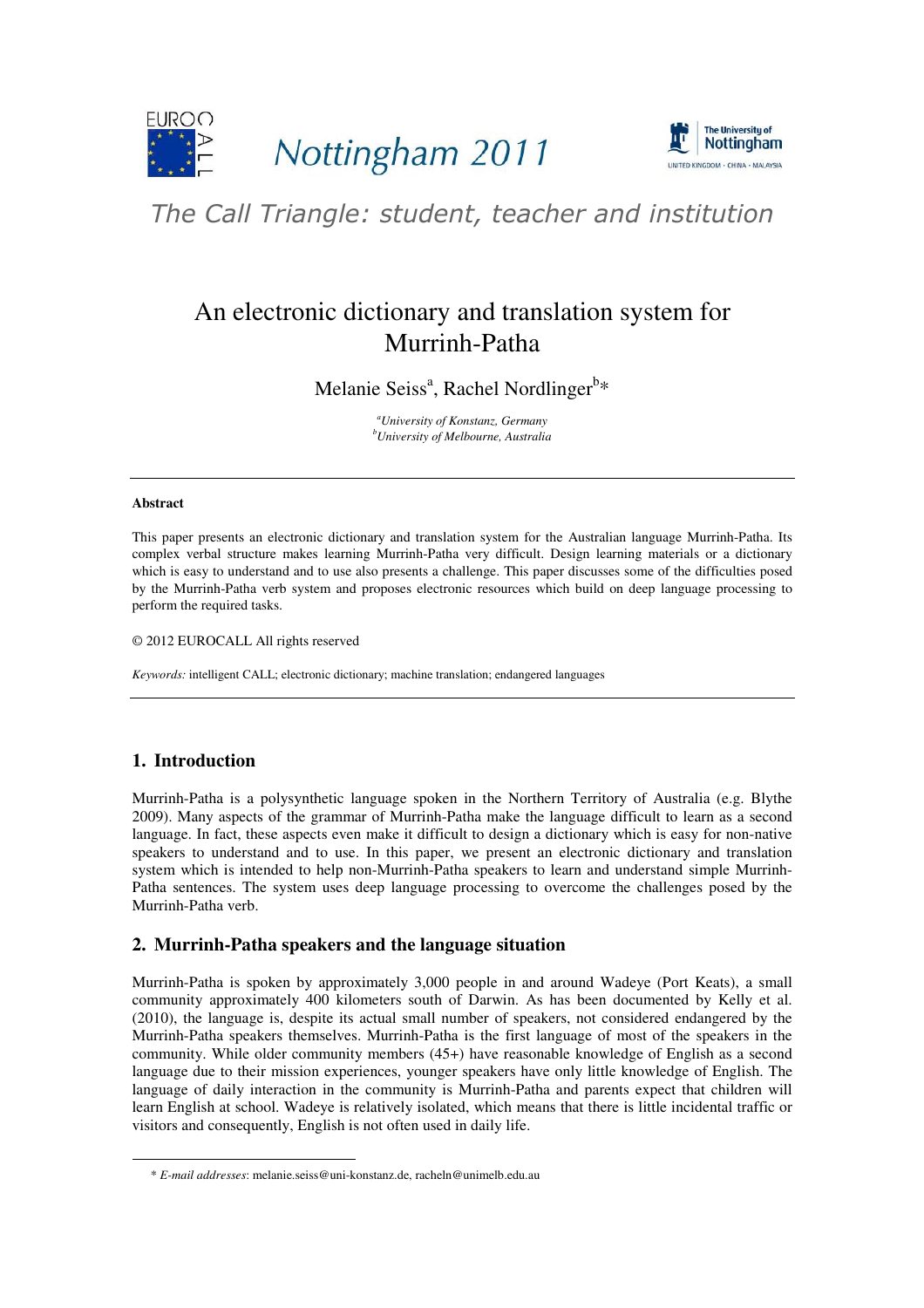However, some English speaking people such as school teachers or nurses usually live in Wadeye for a shorter or longer period of time. The electronic applications we present are intended for people from this group who would like to learn some initial vocabulary of Murrinh-Patha beyond the simplest phrases. In a further step, however, the implementation of the Murrinh-Patha grammar could also be used to design CALL applications for Murrinh-Patha speakers to learn English.

#### **3. Complexities of the Murrinh-Patha verb**

In this section, the challenges a learner of Murrinh-Patha faces and which also make designing a Murrinh-Patha dictionary difficult are discussed. Most of the complexity of the Murrinh-Patha system lies in its complex verbal structure (Nordlinger 2010) and the phonological changes that apply when the verbal complex is constructed.

The verb may consist of up to 9 different morphemes. The lexical component of the verb, often called the lexical stem, is deeply embedded inside the verbal word. This can be seen in (1), in which the lexical stems *rta* and *bert* mainly determine the semantic meaning of the verb.

- (1) a. mangan-nhi-**rta-**ngintha 'We two hugged you (sg).'
	- b. mangan-nhi-**bert-**ngintha 'We two grabbed you (sg).'

The first morpheme in the verbal complex, *mangan* in (1), is called the classifier stem. There are probably 38 different classifier stems which have, unlike auxiliaries, finely distinct semantic meanings. Each of the 38 classifier stems has approximately 50 different surface forms as the classifier stems inflect for tense, person and number. The examples in (2) show verbs with a different classifier stem, *ba*.

- (2) a. **ba**-nhi-**ngkardu**-nu-ngintha 'We two will see you (sg).'
	- b. **ba**-ngintha-**warnta**-nu 'We two will split it open.'

Which classifier stem is chosen is determined by the lexical stem, i.e. lexical stems select for classifier stems. A lexical stem may combine with one or more classifier stems and the combination determines the complete lexical meaning of the verb.

Designing a paper dictionary for Murrinh-Patha verbs has two options, both of which are problematic: The first option would be to list all forms of the classifier stem with the lexical stem. However, this is impractical as this would involve over 50 entries (for all the forms of the classifier stem) of the same verb. Moreover, other material, such as markers for direct objects (*nhi* in (1) and (2a)) and subject number (*ngintha* in (2b)), can also intervene between classifier and lexical stem in the second morpheme slot.

The alternative option is to list the lexical stem and classifier stem as distinct entries. This is what is done in the dictionary of the related language Ngan'gi (Reid & McTaggart 2008). However, users have to be very advanced in their understanding of the verbal structure to be able to use such a dictionary. They have to know how to decompose a verb into its various morphemes to be able to extract the lexical stem and look it up in the dictionary.

This is made even more difficult due to the high degree of syncretism in the classifier stem forms and due to the application of phonological rules to morpheme combinations. As can be seen in (3), when the lexical stem *ngkardu* combines with the classifier stem *bam*, the nasalization *ng* is lost and the actual surface form is *bamkardu*.

(3) ba**mk**ardu ~ bam-ngkardu 'He/she saw him/her.'

Such phonological processes make it difficult to decompose the verb into its single morphemes unless one already has an advanced knowledge of the language. Additionally, there are many more complexities which make learning Murrinh-Patha difficult. For example, Murrinh-Patha distinguishes 7 different number-related categories in total. There is a distinction between singular, dual, paucal (small groups) and plural, a distinction between sibling and non-sibling in the dual and paucal categories as well as a distinction between female and male in the non-sibling category. This system is further complicated by the fact that these categories are encoded in different parts of the verb, i.e. the categories are determined by a combination of the inflection on the classifier stem and separate morphemes which appear later in the verbal word.

As has been mentioned above, the Murrinh-Patha verb may consist of up to 9 different morphemes. This in itself is already quite complex. However, the system is even more complex and difficult to learn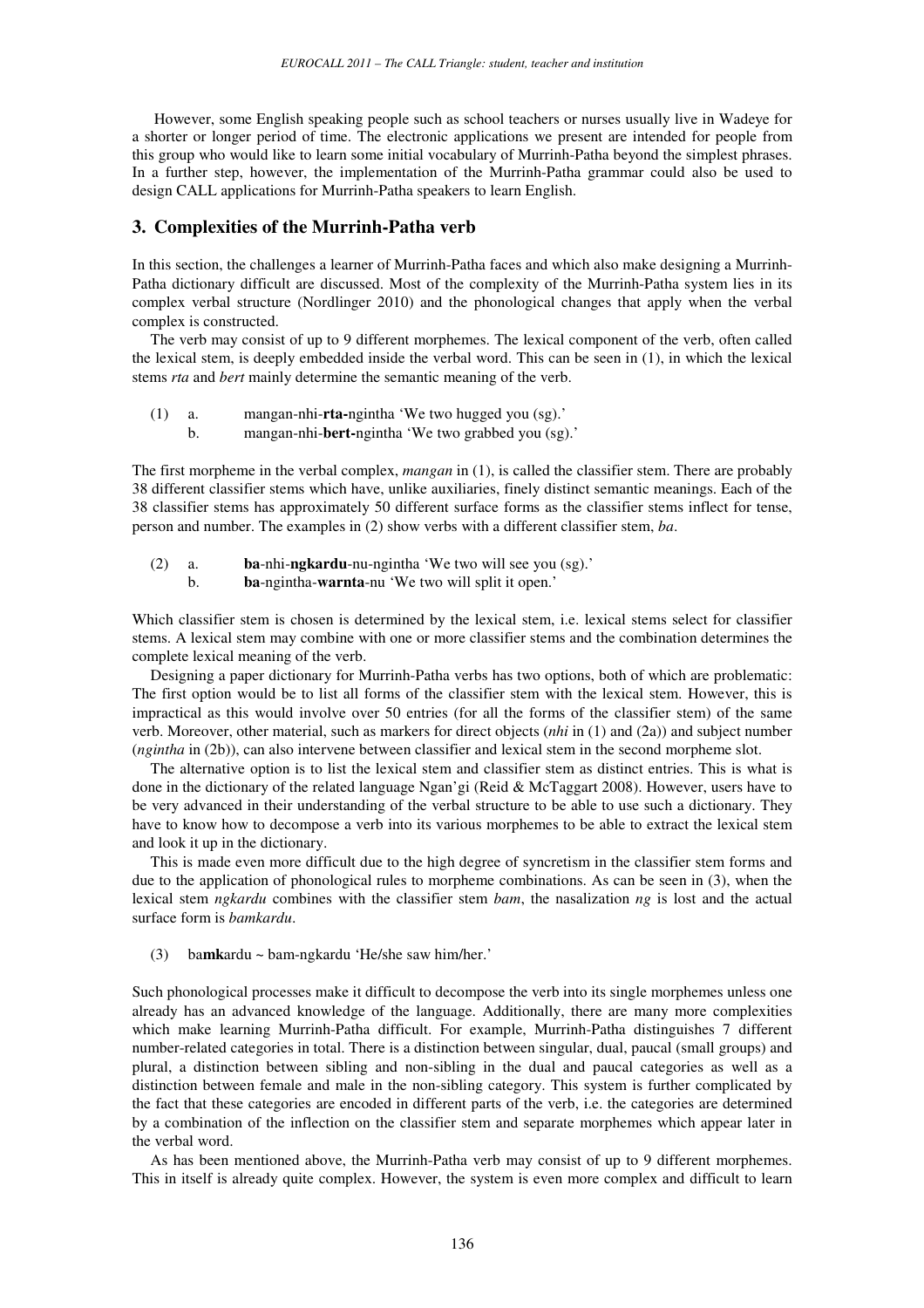Seiss, M. and Nordlinger, R. (2012) "An electronic dictionary and translation system for Murrinh-Patha". *The EUROCALL Review. Proceedings of the EUROCALL 2011 Conference.* Vol. 20, pp. 135-138.

because dependencies between the different morphemes exist. For example, as can be seen in (4), the dual subject number marker *ngintha* usually attaches between the classifier and lexical stem as in (4a). However, if a direct object marker is present, e.g. *nhi* in (4b), the subject marker can only be realized after the lexical stem.

(4) a. Bam-**ngintha**-ngkardu 'We 2 saw it.'

b. Bam-**nhi**-ngkardu-**ngintha** 'We 2 saw you.'

These complexities make learning Murrinh-Patha and using paper dictionaries to learn Murrinh-Patha very difficult. In the following section we present some electronic resources we built which are intended to make learning Murrinh-Patha easier.

# **4. Building electronic resources for Murrinh-Patha**

The system we present does not assume an advanced understanding of Murrinh-Patha. It can be used as a simple look-up system as well as a tool which brings the learner closer to understanding the complexities of the language. The system comprises different parts.

Part one is a translation system which can translate simple English sentences into Murrinh-Patha. It is especially intended as a resource which helps to find the correct verb form and to study the structure of the verbal complex. As the Murrinh-Patha number system is more complex than the English one, the system asks the user to disambiguate the English input when a plural is used. As output, the user is presented with the Murrinh-Patha sentence including the phonological changes. Additionally, however, the user may obtain information about the different stems and markers used to build the verb complex.

Part two comprises an electronic dictionary. It can be used to look up Murrinh-Patha words, phrases and sentences. It offers the user English glosses and paraphrases which may be more helpful to the user than a plain sentence translation as in this case, finer-grained meaning distinctions may be preserved. Additionally, the user may generate the verb they searched for with different number and person information.

The system uses deep language processing to perform the required tasks. The user input is automatically analyzed linguistically. For the morphological analysis, an xfst morphology (Beesley and Karrtunen 2003) has been compiled, which is able to decompose the complex verb into its morphemes. This is used in the electronic dictionary. First, the user input is analyzed and the lexical stem and classifier stem are extracted. The system then looks up the combination in an internal dictionary and presents the user with the dictionary entry for the combination. Thus, the system performs the morphological analysis for the user.

The system also includes an XLE grammar (Crouch et al 2011) for Murrinh-Patha and English. These grammars carry out a syntactic analysis, e.g. they analyze the sentence with respect to subject, object etc. The grammars are used in the translation system in combination with XFR rewrite rules (Crouch et al 2011). The basic idea behind this translation system is that the user input is analyzed by the English grammar, which builds an abstract representation of the sentence. Then the English words are translated on a word by word basis into Murrinh-Patha. Finally, the Murrinh-Patha grammar generates a valid sentence from the abstract representation. This ensures that the Murrinh-Patha output is always grammatical, which is important in a learning system.

# **5. Conclusion**

This paper presented challenges posed by the Australian language Murrinh-Patha, both to language learners and to designers of learning materials and dictionaries. These challenges can be addressed by developing applications which are able to perform linguistic analyses of the user input and generate grammatical output. The applications thus show that deep language processing can be very helpful in designing applications for computer assisted language learning.

### **6. References**

Beesley, K. R. & Karttunen, L. (2003). Finite State Morphology. Stanford: CSLI Publications.

Blythe, J. (2009). *Doing Referring in Murriny Patha conversation*. Syndey, University of Sydney, PhD thesis.